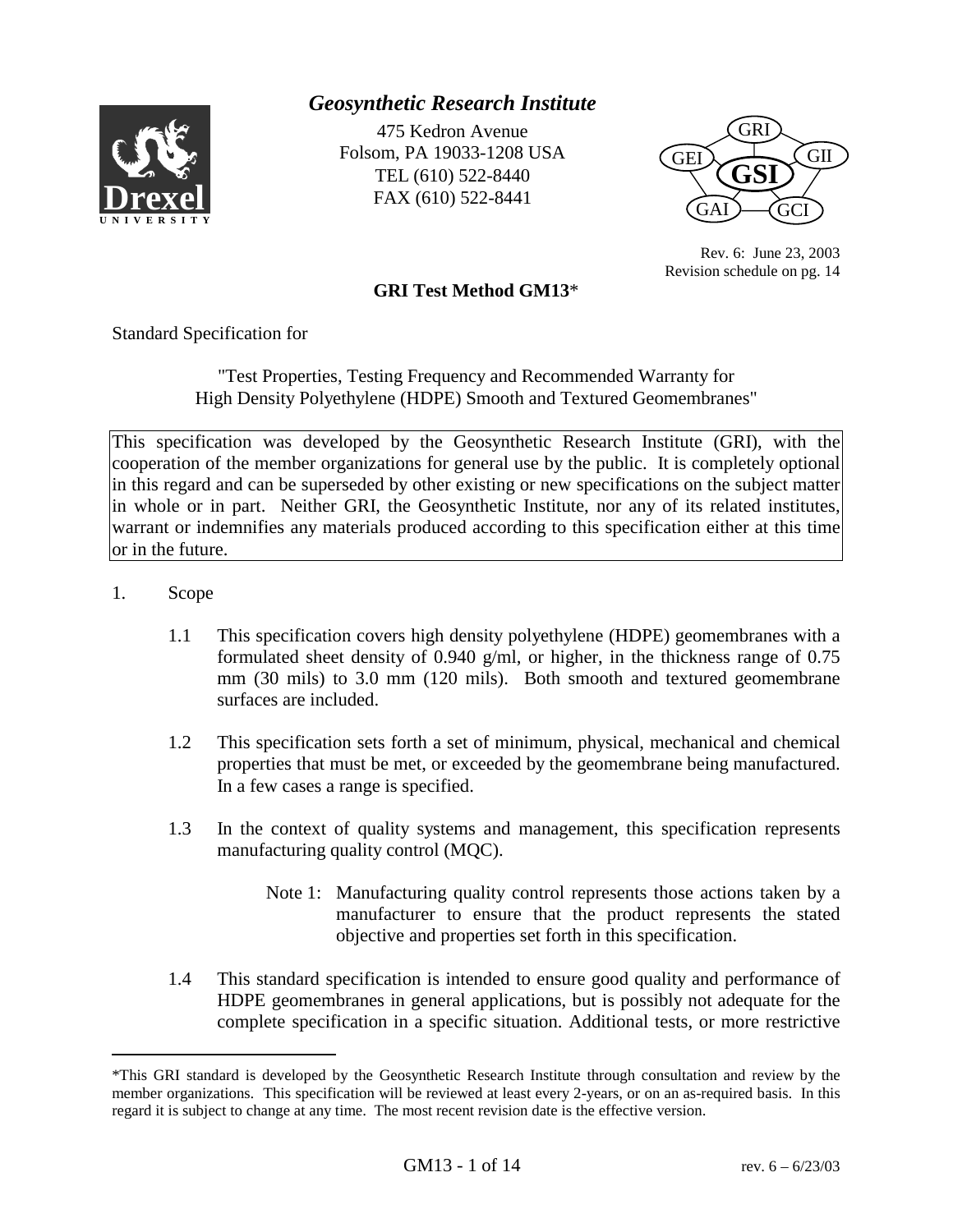values for test indicated, may be necessary under conditions of a particular application.

- 1.5 This specification also presents a recommended warrant which is focused on the geomembrane material itself.
- 1.6 The recommended warrant attached to this specification does not cover installation considerations which is independent of the manufacturing of the geomembrane.
	- Note 2: For information on installation techniques, users of this standard are referred to the geosynthetics literature, which is abundant on the subject.

#### 2. Referenced Documents

- 2.1 ASTM Standards
	- D 792 Specific Gravity (Relative Density) and Density of Plastics by Displacement
	- D 1004 Test Method for Initial Tear Resistance of Plastics Film and Sheeting
	- D 1238 Test Method for Flow Rates of Thermoplastics by Extrusion Plastometer
	- D 1505 Test Method for Density of Plastics by the Density-Gradient Technique
	- D 1603 Test Method for Carbon Black in Olefin Plastics
	- D 3895 Test Method for Oxidative Induction Time of Polyolefins by Thermal Analysis
	- D 4218 Test Method for Determination of Carbon Black Content in Polyethylene Compounds by the Muffle-Furnace Technique
	- D 4833 Test Method for Index Puncture Resistance of Geotextiles, Geomembranes and Related Products
	- D 5199 Test Method for Measuring Nominal Thickness of Geotextiles and Geomembranes
	- D 5397 Procedure to Perform a Single Point Notched Constant Tensile Load (SP-NCTL) Test: Appendix
	- D 5596 Test Method for Microscopic Evaluation of the Dispersion of Carbon Black in Polyolefin Geosynthetics
	- D 5721 Practice for Air-Oven Aging of Polyolefin Geomembranes
	- D 5885 Test method for Oxidative Induction Time of Polyolefin Geosynthetics by High Pressure Differential Scanning Calorimetry
	- D 5994 Test Method for Measuring the Core Thickness of Textured Geomembranes
	- D 6693 Test Method for Determining Tensile Properties of Nonreinforced Polyethylene and Nonreinforced Flexible Polypropylene Geomembranes
- 2.2 GRI Standards
	- GM10 Specification for the Stress Crack Resistance of Geomembrane Sheet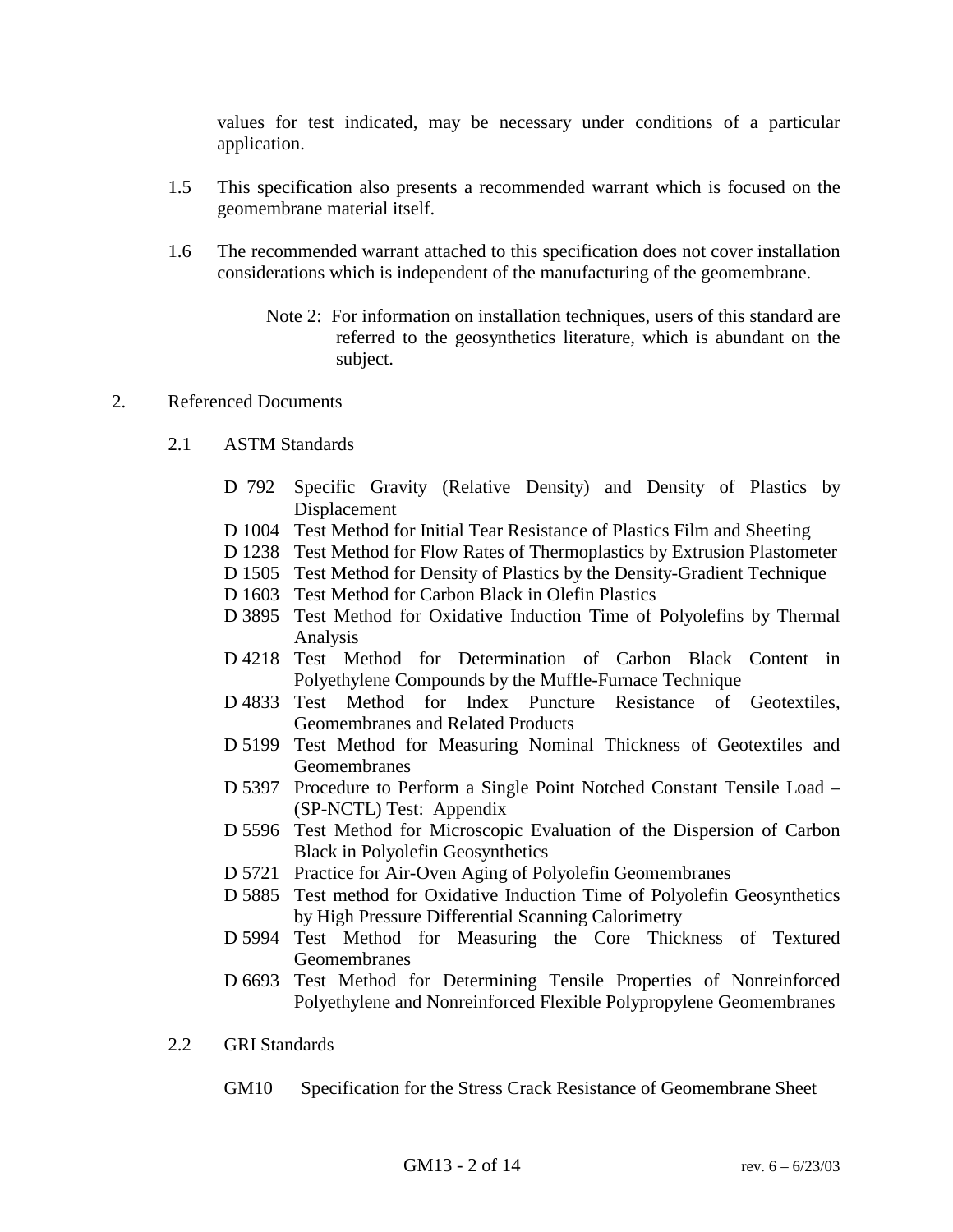- GM 11 Accelerated Weathering of Geomembranes using a Fluorescent UVA-Condensation Exposure Device
- GM 12 Measurement of the Asperity Height of Textured Geomembranes Using a Depth Gage
- 2.3 U. S. Environmental Protection Agency Technical Guidance Document "Quality Control Assurance and Quality Control for Waste Containment Facilities," EPA/600/R-93/182, September 1993, 305 pgs.
- 3. Definitions

Manufacturing Quality Control (MQC) - A planned system of inspections that is used to directly monitor and control the manufacture of a material which is factory originated. MQC is normally performed by the manufacturer of geosynthetic materials and is necessary to ensure minimum (or maximum) specified values in the manufactured product. MQC refers to measures taken by the manufacturer to determine compliance with the requirements for materials and workmanship as stated in certification documents and contract specifications.

ref. EPA/600/R-93/182

Manufacturing Quality Assurance (MQA) - A planned system of activities that provides assurance that the materials were constructed as specified in the certification documents and contract specifications. MQA includes manufacturing facility inspections, verifications, audits and evaluation of the raw materials (resins and additives) and geosynthetic products to assess the quality of the manufactured materials. MQA refers to measures taken by the MQA organization to determine if the manufacturer is in compliance with the product certification and contract specifications for the project. ref. EPA/600/R-93/182

Formulation, n - The mixture of a unique combination of ingredients identified by type, properties and quantity. For HDPE polyethylene geomembranes, a formulation is defined as the exact percentages and types of resin(s), additives and carbon black.

- 4. Material Classification and Formulation
	- 4.1 This specification covers high density polyethylene geomembranes with a formulated sheet density of 0.940 g/ml, or higher. Density can be measured by ASTM D1505 or ASTM D792. If the latter, Method B is recommended.
	- 4.2 The polyethylene resin from which the geomembrane is made will generally be in the density range of 0.932 g/ml or higher, and have a melt index value per ASTM D1238 of less than  $1.0 \text{ g}/10 \text{ min}$ .
	- 4.3 The resin shall be virgin material with no more than 10% rework. If rework is used, it must be a similar HDPE as the parent material.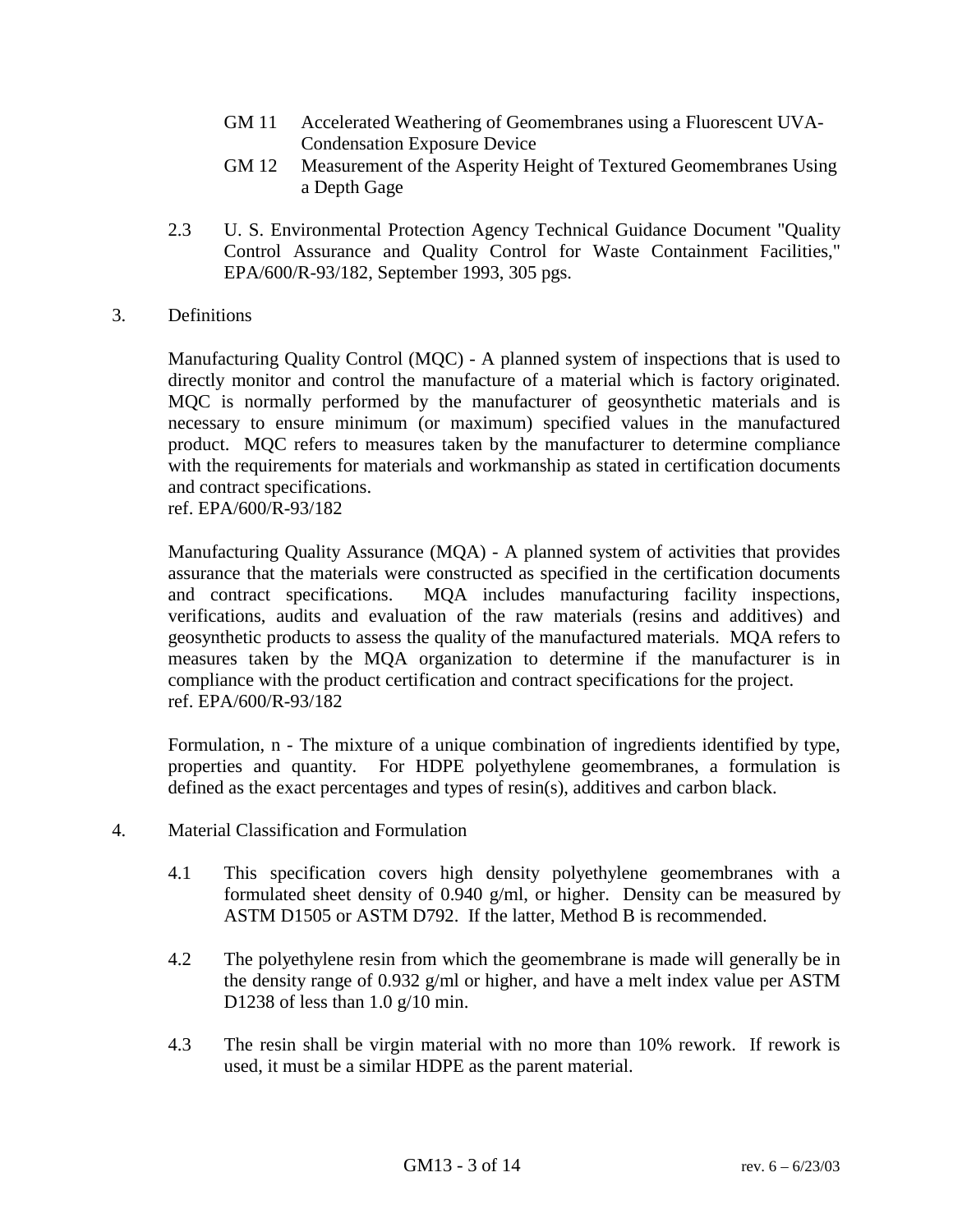- 4.4 No post consumer resin (PCR) of any type shall be added to the formulation.
- 5. Physical, Mechanical and Chemical Property Requirements
	- 5.1 The geomembrane shall conform to the test property requirements prescribed in Tables 1 and 2. Table 1 is for smooth HDPE geomembranes and Table 2 is for single and double sided textured HDPE geomembranes. Each of the tables are given in English and SI (metric) units. The conversion from English to SI (metric) is soft.
		- Note 3: The tensile strength properties in this specification were originally based on ASTM D 638 which uses a laboratory testing temperature of  $23^{\circ}$ C  $\pm$  2°C. Since ASTM Committee D35 on Geosynthetics adopted ASTM D 6693 (in place of D 638), this GRI Specification followed accordingly. The difference is that D 6693 uses a testing temperature of  $21^{\circ}$ C  $\pm$  2°C. The numeric values of strength and elongation were not changed in this specification. If a dispute arises in this regard, the original temperature of  $23^{\circ}C \pm 2^{\circ}C$  should be utilized for testing purposes.
		- Note 4: There are several tests often included in other HDPE specifications which are omitted from this standard because they are outdated, irrelevant or generate information that is not necessary to evaluate on a routine MQC basis. The following tests have been purposely omitted:
			- Volatile Loss Water Absorption
			- Dimensional Stability Ozone Resistance
			- Coeff. of Linear Expansion Modulus of Elasticity
			- Resistance to Soil Burial Hydrostatic Resistance
			- Low Temperature Impact Tensile Impact
			- ESCR Test (D 1693) Field Seam Strength
			- Wide Width Tensile Multi-Axial Burst
- 
- 
- 
- 
- 
- 
- - Water Vapor Transmission Various Toxicity Tests
	- Note 5: There are several tests which are included in this standard (that are not customarily required in other HDPE specifications) because they are relevant and important in the context of current manufacturing processes. The following tests have been purposely added:
		- Oxidative Induction Time
		- Oven Aging
		- Ultraviolet Resistance
		- Asperity Height of Textured Sheet
			- GM13 4 of 14 rev.  $6 6/23/03$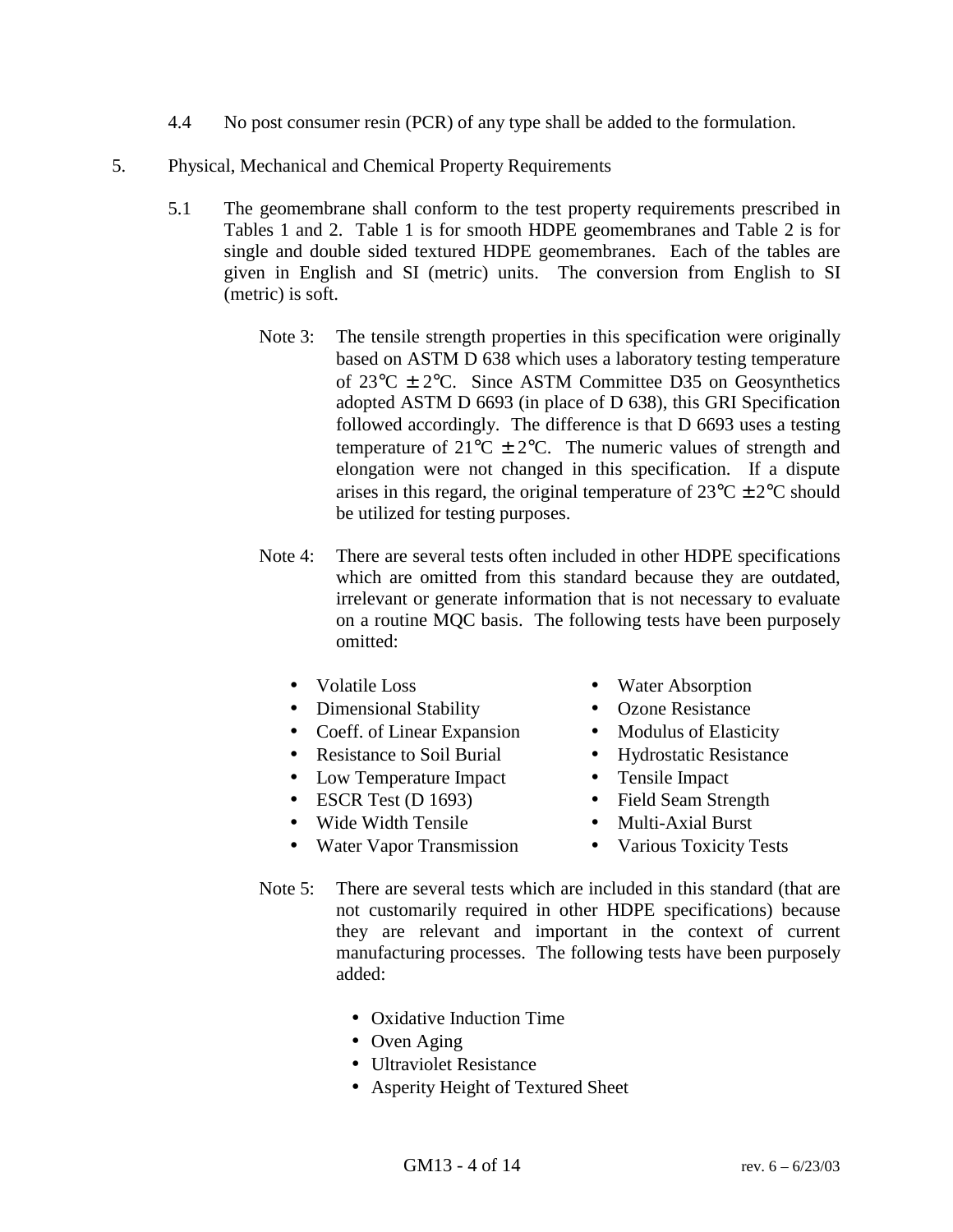- Note 6: There are other tests in this standard, focused on a particular property, which are updated to current standards. The following are in this category:
	- Thickness of Textured Sheet
	- Puncture Resistance
	- Stress Crack Resistance
	- Carbon Black Dispersion (In the viewing and subsequent quantitative interpretation of ASTM D 5596 only near spherical agglomerates shall be included in the assessment).
- Note 7: There are several GRI tests currently included in this standard. Since these topics are not covered in ASTM standards, this is necessary. They are the following:
	- UV Fluorescent Light Exposure
	- Asperity Height Measurement
- 5.2 The values listed in the tables of this specification are to be interpreted according to the designated test method. In this respect they are neither minimum average roll values (MARV) nor maximum average roll values (MaxARV).
- 5.3 The properties of the HDPE geomembrane shall be tested at the minimum frequencies shown in Tables 1 and 2. If the specific manufacturer's quality control guide is more stringent and is certified accordingly, it must be followed in like manner.
	- Note 8: This specification is focused on manufacturing quality control (MQC). Conformance testing and manufacturing quality assurance (MQA) testing are at the discretion of the purchaser and/or quality assurance engineer, respectively.
- 6. Workmanship and Appearance
	- 6.1 Smooth geomembrane shall have good appearance qualities. It shall be free from such defects that would affect the specified properties of the geomembrane.
	- 6.2 Textured geomembrane shall generally have uniform texturing appearance. It shall be free from agglomerated texturing material and such defects that would affect the specified properties of the geomembrane.
	- 6.3 General manufacturing procedures shall be performed in accordance with the manufacturer's internal quality control guide and/or documents.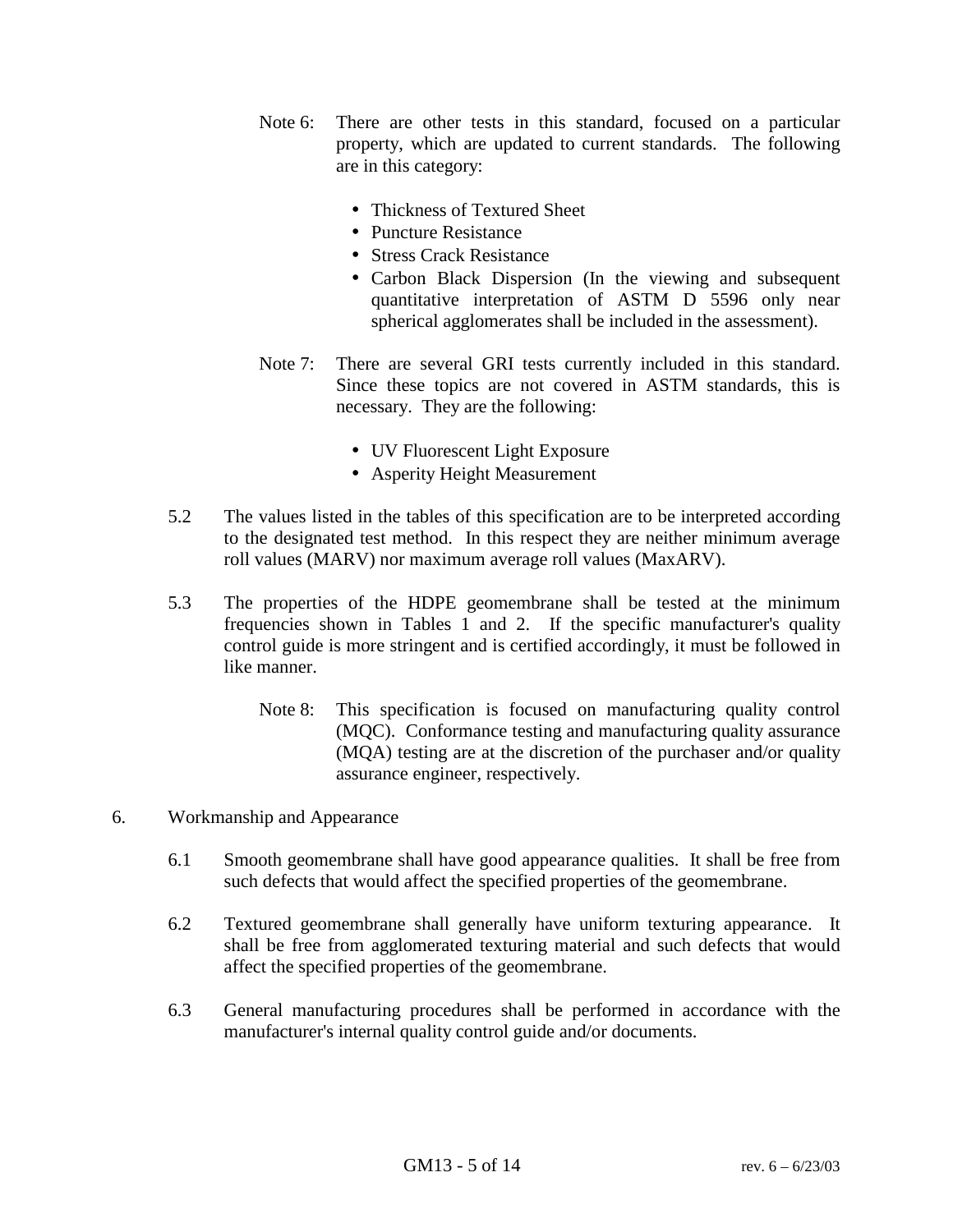### 7. MQC Sampling

- 7.1 Sampling shall be in accordance with the specific test methods listed in Tables 1 and 2. If no sampling protocol is stipulated in the particular test method, then test specimens shall be taken evenly spaced across the entire roll width.
- 7.2 The number of tests shall be in accordance with the appropriate test methods listed in Tables 1 and 2.
- 7.3 The average of the test results should be calculated per the particular standard cited and compared to the minimum value listed in these tables, hence the values listed are the minimum average values and are designated as "min. ave."
- 8. MQC Retest and Rejection
	- 8.1 If the results of any test do not conform to the requirements of this specification, retesting to determine conformance or rejection should be done in accordance with the manufacturing protocol as set forth in the manufacturer's quality manual.
- 9. Packaging and Marketing
	- 9.1 The geomembrane shall be rolled onto a substantial core or core segments and held firm by dedicated straps/slings, or other suitable means. The rolls must be adequate for safe transportation to the point of delivery, unless otherwise specified in the contract or order.
- 10. Certification
	- 10.1 Upon request of the purchaser in the contract or order, a manufacturer's certification that the material was manufactured and tested in accordance with this specification, together with a report of the test results, shall be furnished at the time of shipment.
- 11. Warranty
	- 11.1 Upon request of the purchaser in the contract or order, a manufacturer's warrant of the quality of the material shall be furnished at the completion of the terms of the contract.
	- 11.2 A recommended warranty for smooth and textured HDPE geomembranes manufactured and tested in accordance with this specification is given in Appendix A.
	- 11.3 The warranty in Appendix A is for the geomembrane itself. It does not cover subgrade preparation, installation, seaming, or backfilling. These are separate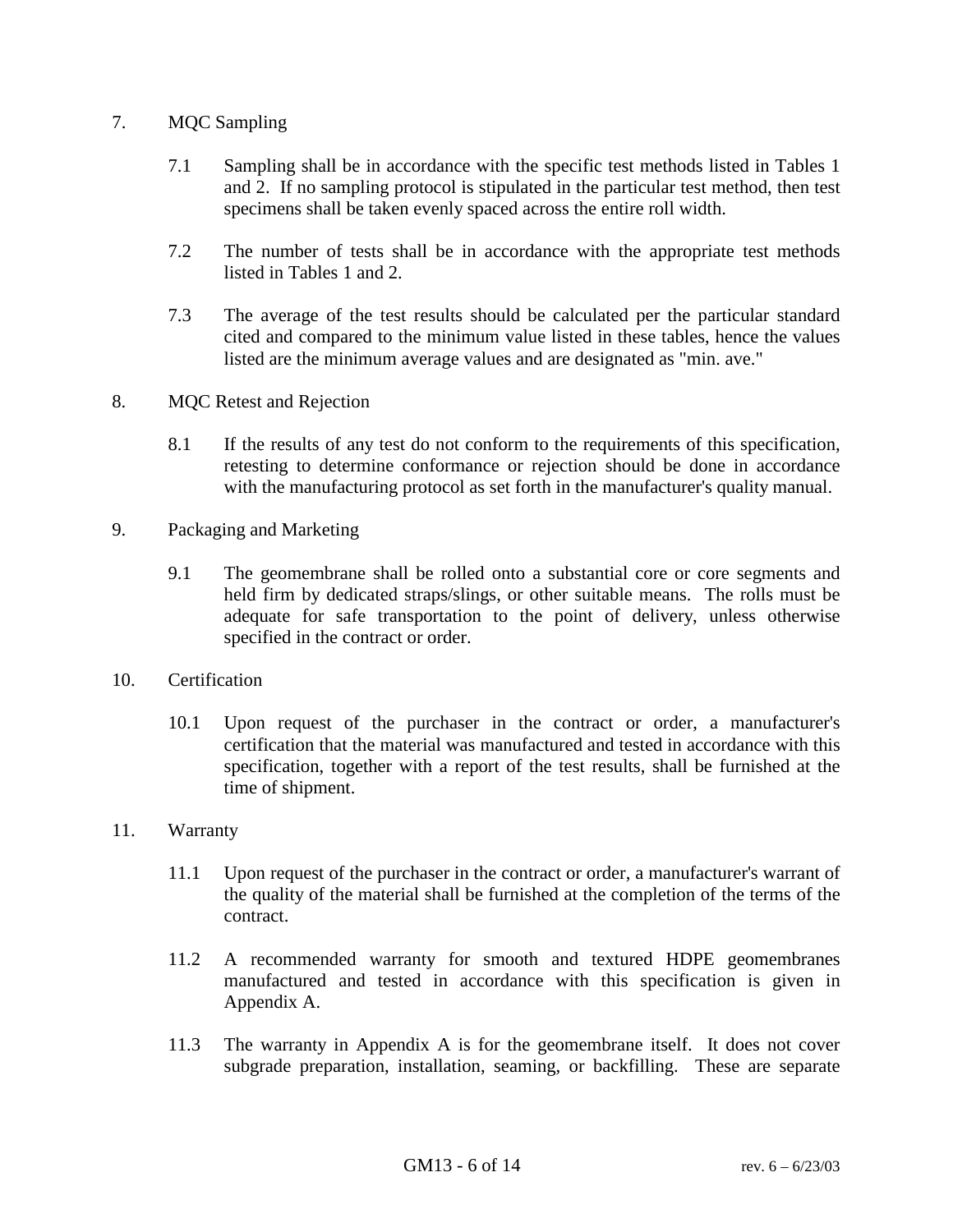operations that are often beyond the control, or sphere of influence, of the geomembrane manufacturer.

Note 9: If a warrant is required for installation, it is to be developed between the installation contractor and the party requesting such a document.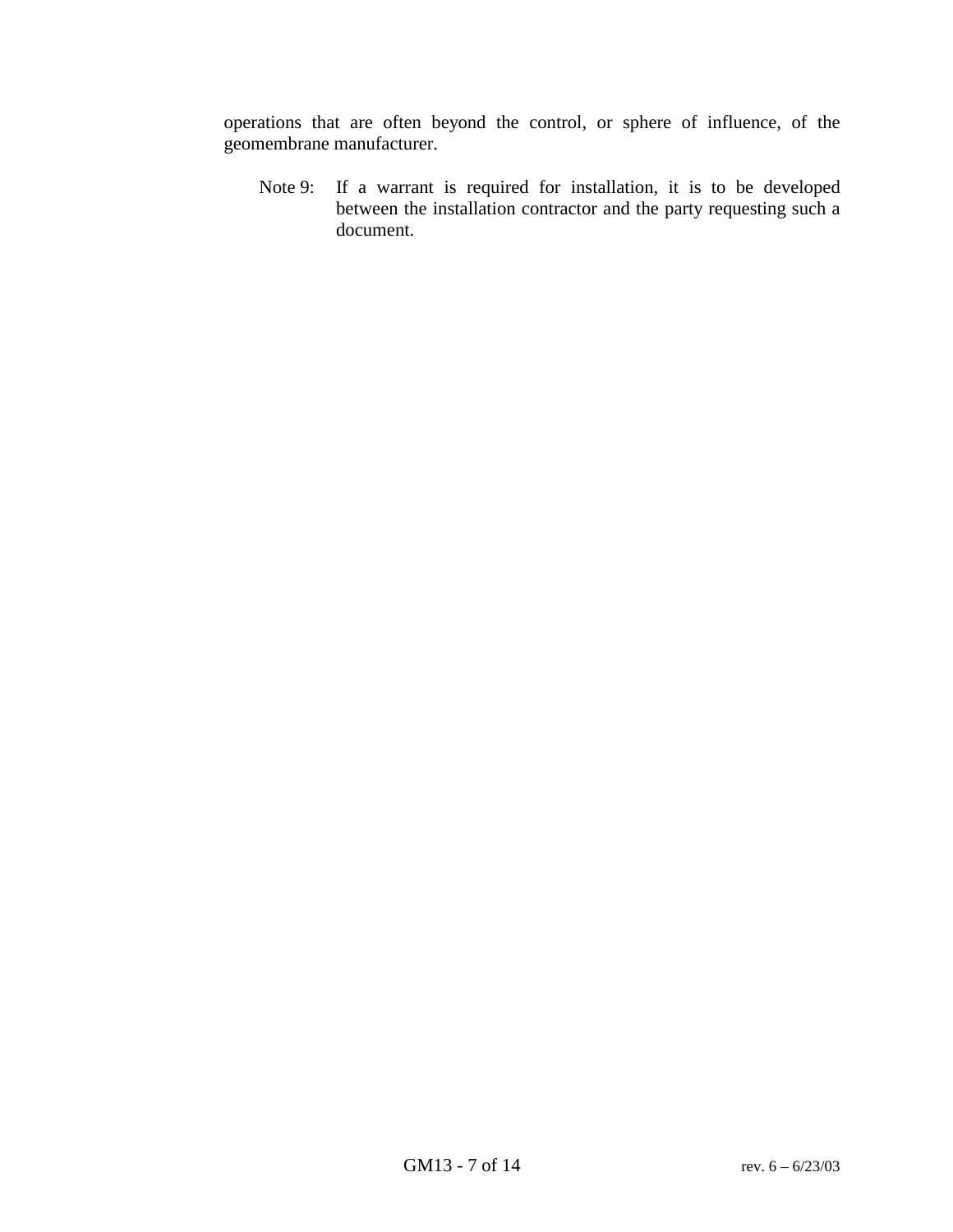#### **Table 1(a) – High Density Polyethylene (HDPE) Geomembrane -Smooth**

| Properties                                                                  | Test         | <b>Test Value</b> |              |                  |              |              | <b>Testing Frequency</b> |              |              |
|-----------------------------------------------------------------------------|--------------|-------------------|--------------|------------------|--------------|--------------|--------------------------|--------------|--------------|
|                                                                             | Method       | 30 mils           | 40 mils      | 50 mils          | 60 mils      | 80 mils      | $100$ mils               | 120 mils     | (minimum)    |
| Thickness (min. ave.)                                                       | D5199        | nom.              | Nom.         | Nom.             | Nom.         | Nom.         | Nom.                     | Nom.         | Per roll     |
| • lowest individual of 10 values                                            |              | $-10%$            | $-10%$       | $-10%$           | $-10%$       | $-10%$       | $-10%$                   | $-10%$       |              |
| Density mg/l (min.)                                                         | D 1505/D 792 | $0.940$ g/cc      | $0.940$ g/cc | $0.940$ g/cc     | $0.940$ g/cc | $0.940$ g/cc | $0.940$ g/cc             | $0.940$ g/cc | 200,00 lb    |
| Tensile Properties $(1)$ (min. ave.)                                        | D 6693       |                   |              |                  |              |              |                          |              | 20,000 lb    |
| yield strength                                                              | Type IV      | $63$ lb/in.       | 84 lb/in.    | $105$ lb/in.     | $126$ lb/in. | $168$ lb/in. | $210$ lb/in.             | $252$ lb/in. |              |
| break strength                                                              |              | $114$ lb/in.      | $152$ lb/in  | 190 lb/in.       | $228$ lb/in. | 304 lb/in.   | 380 lb/in.               | $456$ lb/in. |              |
| yield elongation                                                            |              | 12%               | 12%          | 12%              | 12%          | 12%          | 12%                      | 12%          |              |
| break elongation                                                            |              | 700%              | 700%         | 700%             | 700%         | 700%         | 700%                     | 700%         |              |
| Tear Resistance (min. ave.)                                                 | D 1004       | 21 lb             | 28 lb        | 35 <sub>1b</sub> | 42 lb        | 56 lb        | 70 <sub>1b</sub>         | 84 lb        | 45,000 lb    |
| Puncture Resistance (min. ave.)                                             | D4833        | 54 lb             | 72 lb        | 90 lb            | 108 lb       | 144 lb       | 180 lb                   | 216 lb       | 45,000 lb    |
| Stress Crack Resistance (2)                                                 | D5397        | 300 hr.           | 300 hr.      | 300 hr.          | 300 hr.      | 300 hr.      | 300 hr.                  | 300 hr.      | per GRI-GM10 |
|                                                                             | (App.)       |                   |              |                  |              |              |                          |              |              |
| Carbon Black Content (range)                                                | D 1603 $(3)$ | 2.0-3.0%          | 2.0-3.0%     | 2.0-3.0%         | 2.0-3.0%     | 2.0-3.0%     | 2.0-3.0%                 | 2.0-3.0%     | 20,000 lb    |
| Carbon Black Dispersion                                                     | D 5596       | note $(4)$        | note $(4)$   | note $(4)$       | note $(4)$   | note $(4)$   | note $(4)$               | note $(4)$   | 45,000 lb    |
| Oxidative Induction Time (OIT) (min. ave.) $(5)$                            |              |                   |              |                  |              |              |                          |              | 200,000 lb   |
| Standard OIT<br>(a)                                                         | D 3895       | 100 min.          | 100 min.     | 100 min.         | $100$ min.   | $100$ min.   | $100$ min.               | $100$ min.   |              |
| $-$ or $-$                                                                  |              |                   |              |                  |              |              |                          |              |              |
| <b>High Pressure OIT</b><br>(b)                                             | D 5885       | 400 min.          | 400 min.     | 400 min.         | 400 min.     | 400 min.     | 400 min.                 | 400 min.     |              |
| Oven Aging at $85^{\circ}$ C $(5)$ , $(6)$                                  | D 5721       |                   |              |                  |              |              |                          |              |              |
| (a) Standard OIT (min. ave.) - % retained after 90 days                     | D 3895       | 55%               | 55%          | 55%              | 55%          | 55%          | 55%                      | 55%          | per each     |
| $-$ or $-$                                                                  |              |                   |              |                  |              |              |                          |              | formulation  |
| (b) High Pressure OIT (min. ave.) - % retained after 90 days                | D 5885       | 80%               | 80%          | 80%              | 80%          | 80%          | 80%                      | 80%          |              |
| UV Resistance (7)                                                           | <b>GM 11</b> |                   |              |                  |              |              |                          |              |              |
| (a) Standard OIT (min. ave.)                                                | D 3895       | N.R. (8)          | N.R. (8)     | N.R. (8)         | N.R. (8)     | N.R. (8)     | N.R. (8)                 | N.R. (8)     | per each     |
| $-$ or $-$                                                                  |              |                   |              |                  |              |              |                          |              | formulation  |
| (b) High Pressure OIT (min. ave.) - % retained after $1600 \text{ hrs}$ (9) | D 5885       | 50%               | 50%          | 50%              | 50%          | 50%          | 50%                      | 50%          |              |

rev. 6-6/23/03

*(1)* Machine direction (MD) and cross machine direction (XMD) average values should be on the basis of 5 test specimens each direction.

Yield elongation is calculated using a gage length of 1.3 inches

Break elongation is calculated using a gage length of 2.0 in.

*(2)* The yield stress used to calculate the applied load for the SP-NCTL test should be the manufacturer's mean value via MQC testing.

*(3)* Other methods such as D 4218 (muffle furnace) or microwave methods are acceptable if an appropriate correlation to D 1603 (tube furnace) can be established.

*(4)* Carbon black dispersion (only near spherical agglomerates) for 10 different views: 9 in Categories 1 or 2 and 1 in Category 3

*(5)* The manufacturer has the option to select either one of the OIT methods listed to evaluate the antioxidant content in the geomembrane.

*(6)* It is also recommended to evaluate samples at 30 and 60 days to compare with the 90 day response.

*(7)* The condition of the test should be 20 hr. UV cycle at 75°C followed by 4 hr. condensation at 60°C.

*(8)* Not recommended since the high temperature of the Std-OIT test produces an unrealistic result for some of the antioxidants in the UV exposed samples.

*(9)* UV resistance is based on percent retained value regardless of the original HP-OIT value.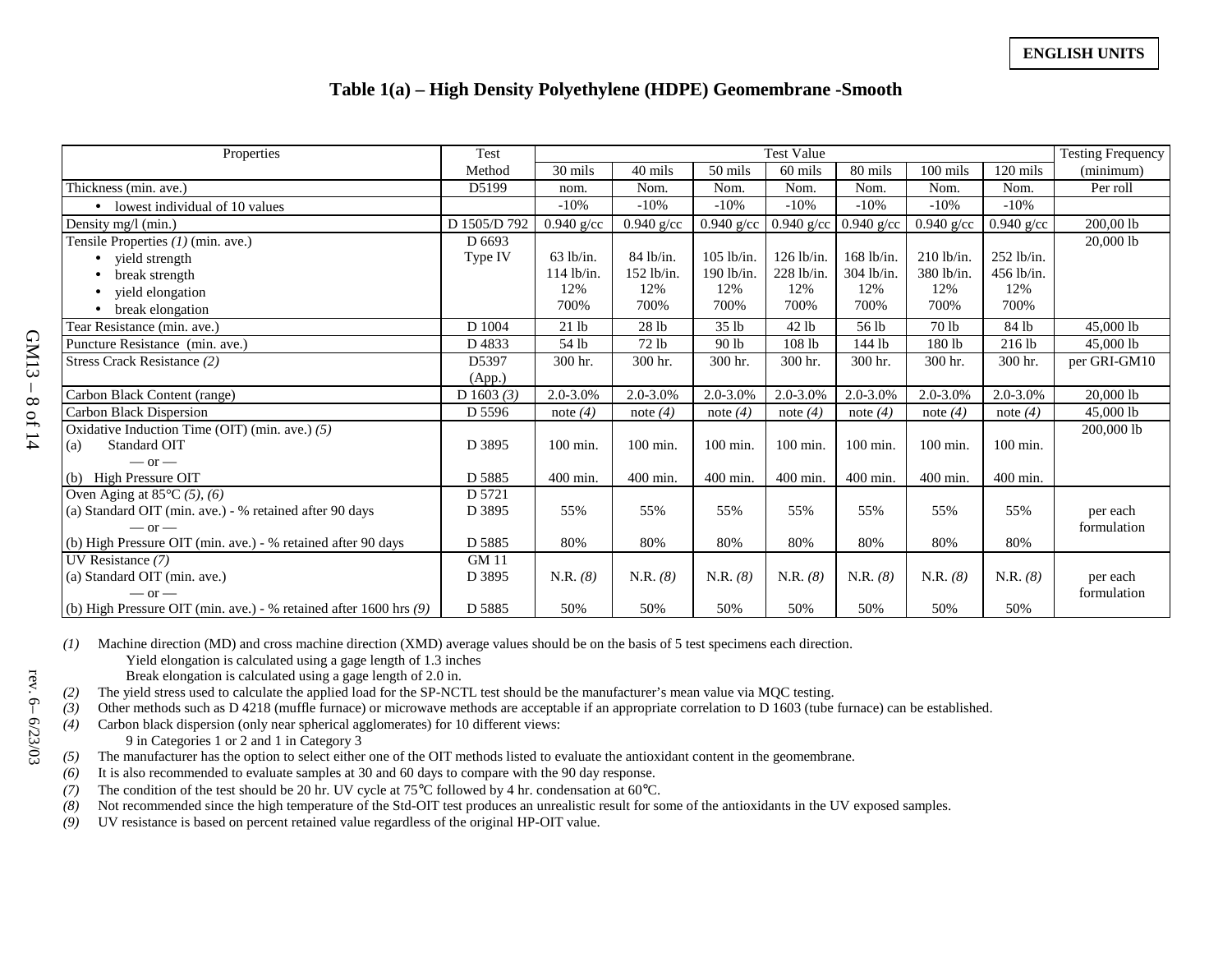#### **Table 1(b) – High Density Polyethylene (HPDE) Geomembrane - Smooth**

| Properties                                                        | Test         |               | <b>Test Value</b> |              |                  |              | <b>Testing Frequency</b> |                   |                     |
|-------------------------------------------------------------------|--------------|---------------|-------------------|--------------|------------------|--------------|--------------------------|-------------------|---------------------|
|                                                                   | Method       | $0.75$ mm     | $1.00$ mm         | $1.25$ mm    | $1.50$ mm        | $2.00$ mm    | $2.50$ mm                | $3.00$ mm         | (minimum)           |
| Thickness - mils (min. ave.)                                      | D5199        | nom. (mil)    | nom. (mil)        | nom. (mil)   | nom. (mil)       | nom. (mil)   | nom. (mil)               | nom. (mil)        | per roll            |
| $\bullet$ lowest individual of 10 values                          |              | $-10%$        | $-10%$            | $-10%$       | $-10%$           | $-10%$       | $-10%$                   | $-10%$            |                     |
| Density (min.)                                                    | D 1505/D 792 | $0.940$ g/cc  | $0.940$ g/cc      | $0.940$ g/cc | $0.940$ g/cc     | $0.940$ g/cc | $0.940$ g/cc             | $0.940$ g/cc      | 90,000 kg           |
| Tensile Properties $(1)$ (min. ave.)                              | D 6693       |               |                   |              |                  |              |                          |                   | $9,000 \text{ kg}$  |
| • yield strength                                                  | Type IV      | $11$ kN/m     | $15$ kN/m         | $18$ kN/m    | $22$ kN/m        | $29$ kN/m    | $37$ kN/m                | $44$ kN/m         |                     |
| break strength                                                    |              | 20kN/m        | $27$ kN/m         | 33 kN/m      | $40$ kN/m        | 53 kN/m      | $67$ kN/m                | $80 \text{ kN/m}$ |                     |
| yield elongation                                                  |              | 12%           | 12%               | 12%          | 12%              | 12%          | 12%                      | 12%               |                     |
| break elongation                                                  |              | 700%          | 700%              | 700%         | 700%             | 700%         | 700%                     | 700%              |                     |
| Tear Resistance (min. ave.)                                       | D 1004       | 93 N          | 125 N             | 156 N        | 187 <sub>N</sub> | 249 N        | 311 N                    | 374 N             | $20,000 \text{ kg}$ |
| Puncture Resistance (min. ave.)                                   | D4833        | 240 N         | 320 N             | 400 N        | 480 <sub>N</sub> | 640 N        | 800 N                    | 960 <sub>N</sub>  | 20,000 kg           |
| Stress Crack Resistance (2)                                       | D 5397       | 300 hr.       | 300 hr.           | 300 hr.      | 300 hr.          | 300 hr.      | 300 hr.                  | 300 hr.           | per GRI GM-10       |
|                                                                   | (App.)       |               |                   |              |                  |              |                          |                   |                     |
| Carbon Black Content - %                                          | D 1603 $(3)$ | $2.0 - 3.0\%$ | 2.0-3.0%          | 2.0-3.0%     | 2.0-3.0%         | 2.0-3.0%     | 2.0-3.0%                 | $2.0 - 3.0\%$     | $9,000 \text{ kg}$  |
| Carbon Black Dispersion                                           | D 5596       | note $(4)$    | note $(4)$        | note $(4)$   | note $(4)$       | note $(4)$   | note $(4)$               | note $(4)$        | $20,000 \text{ kg}$ |
| Oxidative Induction Time (OIT) (min. ave.) (5)                    |              |               |                   |              |                  |              |                          |                   | 90,000 kg           |
| (a) Standard OIT                                                  | D 3895       | 100 min.      | 100 min.          | 100 min.     | 100 min.         | 100 min.     | 100 min.                 | 100 min.          |                     |
| $-$ or $-$                                                        |              |               |                   |              |                  |              |                          |                   |                     |
| (b) High Pressure OIT                                             | D 5885       | 400 min.      | 400 min.          | 400 min.     | 400 min.         | 400 min.     | 400 min.                 | 400 min.          |                     |
| Oven Aging at $85^{\circ}$ C $(5)$ , $(6)$                        | D 5721       |               |                   |              |                  |              |                          |                   |                     |
| (a) Standard OIT (min. ave.) - % retained after 90 days           | D 3895       | 55%           | 55%               | 55%          | 55%              | 55%          | 55%                      | 55%               | per each            |
| $-$ or $-$                                                        |              |               |                   |              |                  |              |                          |                   | formulation         |
| (b) High Pressure OIT (min. ave.) - % retained after 90 days      | D 5885       | 80%           | $80\%$            | 80%          | 80%              | 80%          | 80%                      | 80%               |                     |
| UV Resistance $(7)$                                               |              |               |                   |              |                  |              |                          |                   |                     |
| (a) Standard OIT (min. ave.)                                      | D 3895       | N. R. (8)     | N.R. (8)          | N.R. (8)     | N.R. (8)         | N.R. (8)     | N.R. (8)                 | N.R. (8)          | per each            |
| $-$ or $-$                                                        |              | 50%           | 50%               | 50%          | 50%              | 50%          | 50%                      | 50%               | formulation         |
| (b) High Pressure OIT (min. ave.) - % retained after 1600 hrs (9) | D 5885       |               |                   |              |                  |              |                          |                   |                     |
|                                                                   |              |               |                   |              |                  |              |                          |                   |                     |

GM13 – 9 of 14 rev. 6 – 6/23/03 rev.  $6 -$ 

 $-6/23/03$ 

GM13-9 of 14

*(1)* Machine direction (MD) and cross machine direction (XMD) average values should be on the basis of 5 test specimens each direction

Yield elongation is calculated using a gage length of 33 mm

Break elongation is calculated using a gage length of 50 mm

*(2)* The yield stress used to calculate the applied load for the SP-NCTL test should be the manufacturer's mean value via MQC testing.

*(3)* Other methods such as D 4218 (muffle furnace) or microwave methods are acceptable if an appropriate correlation to D 1603 (tube furnace) can be established.

*(4)* Carbon black dispersion (only near spherical agglomerates) for 10 different views:

9 in Categories 1 or 2 and 1 in Category 3

*(5)* The manufacturer has the option to select either one of the OIT methods listed to evaluate the antioxidant content in the geomembrane.

*(6)* It is also recommended to evaluate samples at 30 and 60 days to compare with the 90 day response.

*(7)* The condition of the test should be 20 hr. UV cycle at 75°C followed by 4 hr. condensation at 60°C.

*(8)* Not recommended since the high temperature of the Std-OIT test produces an unrealistic result for some of the antioxidants in the UV exposed samples.

*(9)* UV resistance is based on percent retained value regardless of the original HP-OIT value.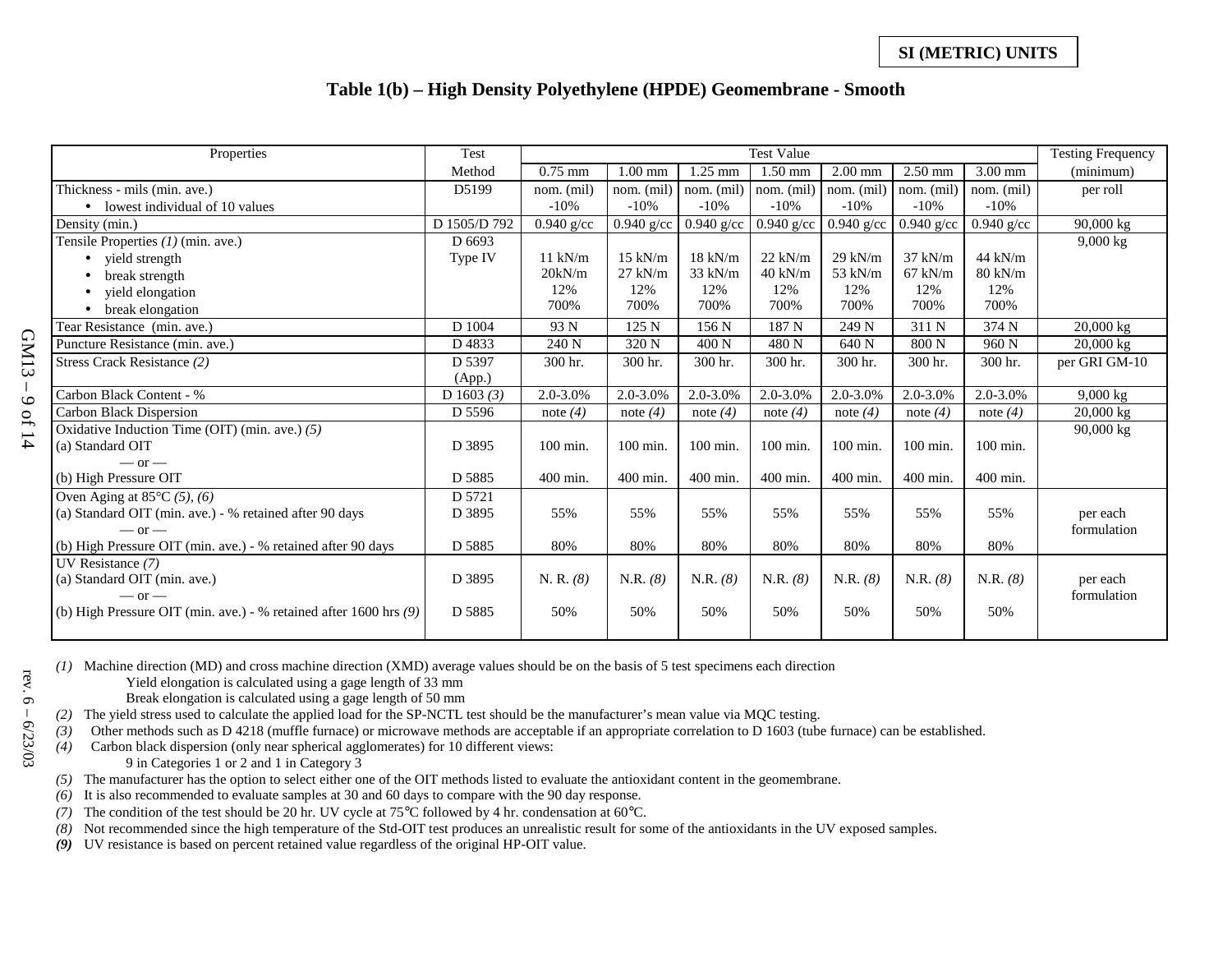#### **Table 2(a) – High Density Polyethylene (HDPE) Geomembrane - Textured**

| Properties                                                             | Test<br>Method | <b>Test Value</b> |               |                  |                  | Testing<br>Frequency |                  |                  |                      |
|------------------------------------------------------------------------|----------------|-------------------|---------------|------------------|------------------|----------------------|------------------|------------------|----------------------|
|                                                                        |                | 30 mils           | 40 mils       | 50 mils          | 60 mils          | 80 mils              | $100$ mils       | $120$ mils       | (minimum)            |
| Thickness mils (min. ave.)                                             | D 5994         | nom. $(-5%)$      | nom. $(-5%)$  | nom. $(-5%)$     | nom. $(-5%)$     | nom. $(-5%)$         | nom. $(-5%)$     | nom. $(-5%)$     | per roll             |
| lowest individual for 8 out of 10 values                               |                | $-10%$            | $-10%$        | $-10%$           | $-10%$           | $-10%$               | $-10%$           | $-10%$           |                      |
| lowest individual for any of the 10 values                             |                | $-15%$            | $-15%$        | $-15%$           | $-15%$           | $-15%$               | $-15%$           | $-15%$           |                      |
| Asperity Height mils (min. ave.) $(1)$                                 | <b>GM12</b>    | $10 \text{ mil}$  | $10$ mil      | $10 \text{ mil}$ | $10 \text{ mil}$ | $10 \text{ mil}$     | $10 \text{ mil}$ | $10 \text{ mil}$ | every $2nd$ roll (2) |
| Density (min. ave.)                                                    | D 1505/D 792   | $0.940$ g/cc      | $0.940$ g/cc  | $0.940$ g/cc     | $0.940$ g/cc     | $0.940$ g/cc         | $0.940$ g/cc     | $0.940$ g/cc     | 200,000 lb           |
| Tensile Properties (min. ave.) $(3)$                                   | D 6693         |                   |               |                  |                  |                      |                  |                  | 20,000 lb            |
| yield strength                                                         | Type IV        | $63$ lb/in.       | 84 lb/in.     | $105$ lb/in.     | 126 lb/in.       | $168$ lb/in.         | $210$ lb/in.     | $252$ lb/in.     |                      |
| break strength                                                         |                | $45$ lb/in.       | $60$ lb/in.   | $75$ lb/in.      | 90 lb/in.        | $120$ lb/in.         | $150$ lb/in.     | $180$ lb/in.     |                      |
| vield elongation                                                       |                | 12%               | 12%           | 12%              | 12%              | 12%                  | 12%              | 12%              |                      |
| break elongation                                                       |                | 100%              | 100%          | 100%             | 100%             | 100%                 | 100%             | 100%             |                      |
| Tear Resistance (min. ave.)                                            | D 1004         | 21 lb             | 28 lb         | 35 lb            | 42 lb            | 56 lb                | 70 lb            | 84 lb            | 45,000 lb            |
| Puncture Resistance (min. ave.)                                        | D4833          | 45 lb             | 60 lb         | 75 lb            | 90 lb            | 120 lb               | 150 lb           | 180 lb           | 45,000 lb            |
| Stress Crack Resistance (4)                                            | D 5397         | 300 hr.           | 300 hr.       | 300 hr.          | 300 hr.          | 300 hr.              | 300 hr.          | 300 hr.          | per GRI GM10         |
|                                                                        | (App.)         |                   |               |                  |                  |                      |                  |                  |                      |
| Carbon Black Content (range)                                           | D 1603 $(5)$   | $2.0 - 3.0 %$     | $2.0 - 3.0 %$ | $2.0 - 3.0 %$    | 2.0-3.0%         | $2.0 - 3.0 %$        | $2.0 - 3.0 %$    | $2.0 - 3.0 %$    | 20,0001              |
| Carbon Black Dispersion                                                | D 5596         | note $(6)$        | note $(6)$    | note $(6)$       | note $(6)$       | note $(6)$           | note $(6)$       | note $(6)$       | 45,000 lb            |
| Oxidative Induction Time (OIT) (min. ave.) (7)                         |                |                   |               |                  |                  |                      |                  |                  | 200,000 lb           |
| (a) Standard OIT                                                       | D 3895         | 100 min.          | $100$ min.    | 100 min.         | 100 min.         | $100$ min.           | $100$ min.       | 100 min.         |                      |
| $-$ or $-$                                                             |                |                   |               |                  |                  |                      |                  |                  |                      |
| (b) High Pressure OIT                                                  | D 5885         | 400 min.          | $400$ min.    | 400 min.         | 400 min.         | 400 min.             | 400 min.         | 400 min.         |                      |
| Oven Aging at $85^{\circ}$ C (7), (8)                                  | D 5721         |                   |               |                  |                  |                      |                  |                  |                      |
| (a) Standard OIT (min. ave.) - % retained after 90 days                | D 3895         | 55%               | 55%           | 55%              | 55%              | 55%                  | 55%              | 55%              | per each             |
| $-$ or $-$                                                             |                |                   |               |                  |                  |                      |                  |                  | formulation          |
| (b) High Pressure OIT (min. ave.) - % retained after 90 days           | D 5885         | 80%               | 80%           | 80%              | 80%              | 80%                  | 80%              | 80%              |                      |
| UV Resistance (9)                                                      | GM11           |                   |               |                  |                  |                      |                  |                  |                      |
| (a) Standard OIT (min. ave.)                                           | D 3895         | N.R. (10)         | N.R. (10)     | N.R. (10)        | N.R. (10)        | N.R. (10)            | N.R. (10)        | N.R. (10)        | per each             |
| $-$ or $-$                                                             |                |                   |               |                  |                  |                      |                  |                  | formulation          |
| (b) High Pressure OIT (min. ave.) - % retained after $1600$ hrs $(11)$ | D 5885         | 50%               | 50%           | 50%              | 50%              | 50%                  | 50%              | 50%              |                      |
|                                                                        |                |                   |               |                  |                  |                      |                  |                  |                      |

(1) Of 10 readings; 8 out of 10 must be  $\geq$  7 mils, and lowest individual reading must be  $\geq$  5 mils

*(2)* Alternate the measurement side for double sided textured sheet

*(3)* Machine direction (MD) and cross machine direction (XMD) average values should be on the basis of 5 test specimens each direction. Yield elongation is calculated using a gage length of 1.3 inches

Break elongation is calculated using a gage length of 2.0 inches

*(4)* P-NCTL test is not appropriate for testing geomembranes with textured or irregular rough surfaces. Test should be conducted on smooth edges of textured rolls or on smooth sheets made from the same formulation as being used for the textured sheet materials.

The yield stress used to calculate the applied load for the SP-NCTL test should be the manufacturer's mean value via MQC testing.

(5) Other methods such as D 4218 (muffle furnace) or microwave methods are acceptable if an appropriate correlation to D 1603 (tube furnace) can be established.

(6) Carbon black dispersion (only near spherical agglomerates) for 10 different views:

9 in Categories 1 or 2 and 1 in Category 3

(7) The manufacturer has the option to select either one of the OIT methods listed to evaluate the antioxidant content in the geomembrane.

(8) It is also recommended to evaluate samples at 30 and 60 days to compare with the 90 day response.

(9) The condition of the test should be 20 hr. UV cycle at  $75^{\circ}$ C followed by 4 hr. condensation at  $60^{\circ}$ C.

(10) Not recommended since the high temperature of the Std-OIT test produces an unrealistic result for some of the antioxidants in the UV exposed samples.

(11) UV resistance is based on percent retained value regardless of the original HP-OIT value.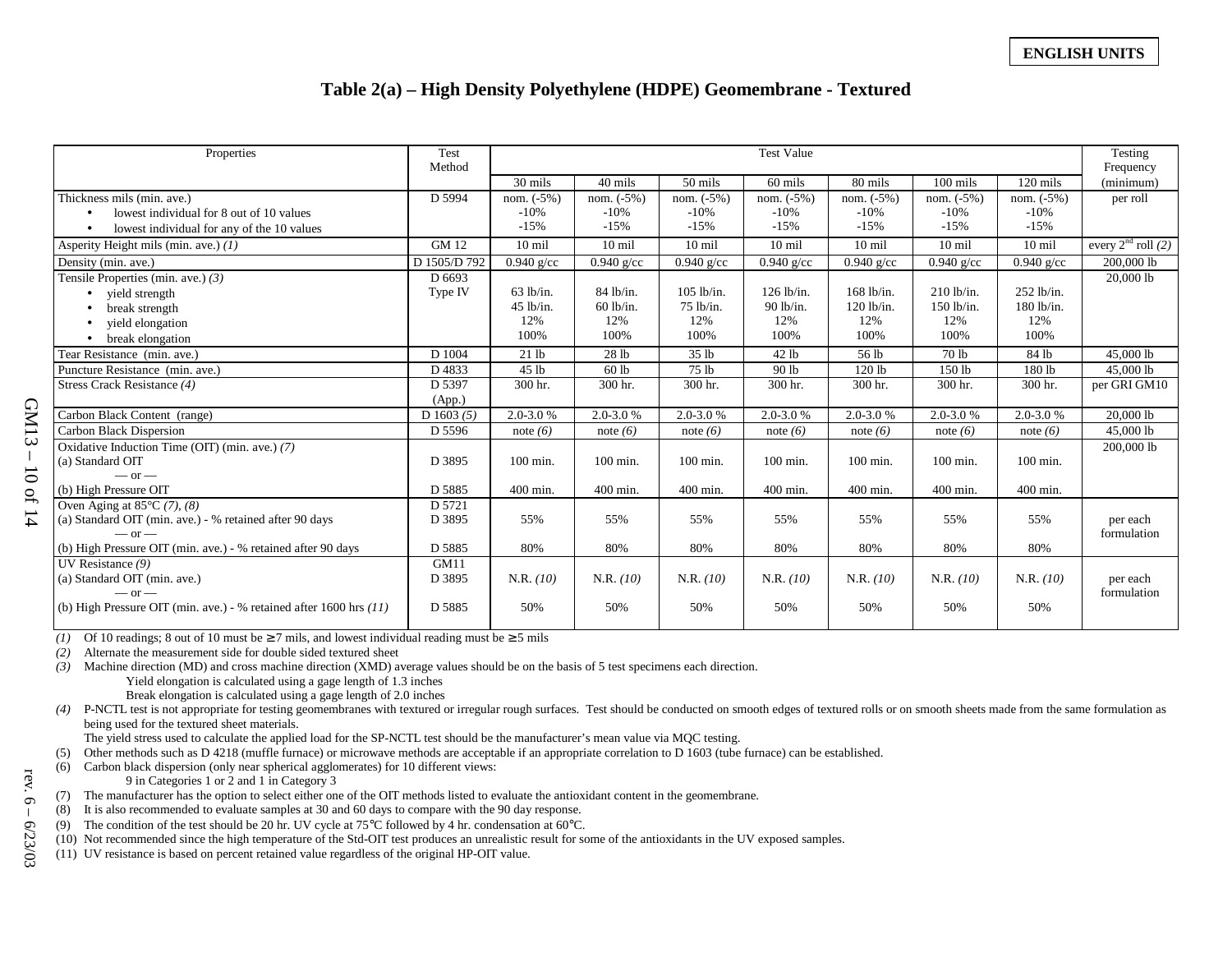#### **Table 2(b) – High Density Polyethylene (HDPE) Geomembrane - Textured**

| Properties                                                           | Test<br>Method | <b>Test Value</b> |                   |               |               | Testing<br>Frequency |                  |               |                      |
|----------------------------------------------------------------------|----------------|-------------------|-------------------|---------------|---------------|----------------------|------------------|---------------|----------------------|
|                                                                      |                | $0.75$ mm         | $1.00$ mm         | 1.25 mm       | $1.50$ mm     | $2.00$ mm            | $2.50$ mm        | $3.00$ mm     | (minimum)            |
| Thickness mils (min. ave.)                                           | D 5994         | nom. $(-5%)$      | nom. $(-5%)$      | nom. $(-5%)$  | nom. $(-5%)$  | nom. $(-5%)$         | nom. $(-5%)$     | nom. $(-5%)$  | per roll             |
| lowest individual for 8 out of 10 values                             |                | $-10%$            | $-10%$            | $-10%$        | $-10%$        | $-10%$               | $-10%$           | $-10%$        |                      |
| lowest individual for any of the 10 values                           |                | $-15%$            | $-15%$            | $-15%$        | $-15%$        | $-15%$               | $-15%$           | $-15%$        |                      |
| Asperity Height mils (min. ave.) $(1)$                               | <b>GM 12</b>   | $0.25$ mm         | $0.25$ mm         | $0.25$ mm     | $0.25$ mm     | $0.25$ mm            | $0.25$ mm        | $0.25$ mm     | every $2nd$ roll (2) |
| Density (min. ave.)                                                  | D 1505/D 792   | $0.940$ g/cc      | $0.940$ g/cc      | $0.940$ g/cc  | $0.940$ g/cc  | $0.940$ g/cc         | $0.940$ g/cc     | $0.940$ g/cc  | 90,000 kg            |
| Tensile Properties (min. ave.) $(3)$                                 | D 6693         |                   |                   |               |               |                      |                  |               | $9,000 \text{ kg}$   |
| • yield strength                                                     | Type IV        | $11$ kN/m         | $15$ kN/m         | $18$ kN/m     | $22$ kN/m     | $29$ kN/m            | $37$ kN/m        | $44$ kN/m     |                      |
| break strength                                                       |                | $8 \text{ kN/m}$  | $10 \text{ kN/m}$ | $13$ kN/m     | $16$ kN/m     | $21$ kN/m            | $26$ kN/m        | $32$ kN/m     |                      |
| yield elongation                                                     |                | 12%               | 12%               | 12%           | 12%           | 12%                  | 12%              | 12%           |                      |
| break elongation<br>$\bullet$                                        |                | 100%              | 100%              | 100%          | 100%          | 100%                 | 100%             | 100%          |                      |
| Tear Resistance (min. ave.)                                          | D 1004         | 93 N              | 125 N             | 156 N         | 187 N         | 249 N                | 311 N            | 374 N         | $20,000 \text{ kg}$  |
| Puncture Resistance (min. ave.)                                      | D4833          | 200N              | 267 N             | 333 N         | 400 N         | 534 N                | 667 <sub>N</sub> | 800 N         | $20,000$ kg          |
| Stress Crack Resistance (4)                                          | D 5397         | 300 hr.           | 300 hr.           | 300 hr.       | 300 hr.       | 300 hr.              | 300 hr.          | 300 hr.       | per GRI GM10         |
|                                                                      | (App.)         |                   |                   |               |               |                      |                  |               |                      |
| Carbon Black Content (range)                                         | D $1603(5)$    | $2.0 - 3.0 %$     | $2.0 - 3.0 %$     | $2.0 - 3.0 %$ | $2.0 - 3.0 %$ | $2.0 - 3.0 %$        | $2.0 - 3.0 %$    | $2.0 - 3.0 %$ | $9,000 \text{ kg}$   |
| Carbon Black Dispersion                                              | D 5596         | note $(6)$        | note $(6)$        | note $(6)$    | note $(6)$    | note $(6)$           | note $(6)$       | note $(6)$    | $20,000 \text{ kg}$  |
| Oxidative Induction Time (OIT) (min. ave.) (7)                       |                |                   |                   |               |               |                      |                  |               | 90,000 kg            |
| (a) Standard OIT                                                     | D 3895         | $100$ min.        | $100$ min.        | 100 min.      | $100$ min.    | 100 min.             | $100$ min.       | $100$ min.    |                      |
| $-$ or $-$                                                           |                |                   |                   |               |               |                      |                  |               |                      |
| (b) High Pressure OIT                                                | D 5885         | 400 min.          | 400 min.          | 400 min.      | 400 min.      | 400 min.             | 400 min.         | 400 min.      |                      |
| Oven Aging at $85^{\circ}$ C (7), (8)                                | D 5721         |                   |                   |               |               |                      |                  |               |                      |
| (a) Standard OIT (min. ave.) - % retained after 90 days              | D 3895         | 55%               | 55%               | 55%           | 55%           | 55%                  | 55%              | 55%           | per each             |
| $-$ or $-$                                                           |                |                   |                   |               |               |                      |                  |               | formulation          |
| (b) High Pressure OIT (min. ave.) - % retained after 90 days         | D 5885         | 80%               | 80%               | 80%           | 80%           | 80%                  | 80%              | 80%           |                      |
| UV Resistance (9)                                                    | GM11           |                   |                   |               |               |                      |                  |               |                      |
| (a) Standard OIT (min. ave.)                                         | D 3895         | N.R. (10)         | N.R. (10)         | N.R. (10)     | N.R. (10)     | N.R. (10)            | N.R. (10)        | N.R. (10)     | per each             |
| $-$ or $-$                                                           |                |                   |                   |               |               |                      |                  |               | formulation          |
| (b) High Pressure OIT (min. ave.) - % retained after 1600 hrs $(11)$ | D 5885         | 50%               | 50%               | 50%           | 50%           | 50%                  | 50%              | 50%           |                      |
|                                                                      |                |                   |                   |               |               |                      |                  |               |                      |

(1) Of 10 readings; 8 out of 10 must be  $\geq 0.18$  mm, and lowest individual reading must be  $\geq 0.13$  mm

*(2)* Alternate the measurement side for double sided textured sheet

- *(3)* Machine direction (MD) and cross machine direction (XMD) average values should be on the basis of 5 test specimens each direction. Yield elongation is calculated using a gage length of 33 mm Break elongation is calculated using a gage length of 50 mm
- *(4)* The SP-NCTL test is not appropriate for testing geomembranes with textured or irregular rough surfaces. Test should be conducted on smooth edges of textured rolls or on smooth sheets made from the same formulation as being used for the textured sheet materials.

The yield stress used to calculate the applied load for the SP-NCTL test should be the manufacturer's mean value via MQC testing.

*(5)* Other methods such as D 4218 (muffle furnace) or microwave methods are acceptable if an appropriate correlation to D 1603 (tube furnace) can be established.

*(6)* Carbon black dispersion (only near spherical agglomerates) for 10 different views:

9 in Categories 1 or 2 and 1 in Category 3

*(7)* The manufacturer has the option to select either one of the OIT methods listed to evaluate the antioxidant content in the geomembrane.

*(8)* It is also recommended to evaluate samples at 30 and 60 days to compare with the 90 day response.

*(9)* The condition of the test should be 20 hr. UV cycle at 75°C followed by 4 hr. condensation at 60°C.

*(10)* Not recommended since the high temperature of the Std-OIT test produces an unrealistic result for some of the antioxidants in the UV exposed samples.

*(11)* UV resistance is based on percent retained value regardless of the original HP-OIT value.

rev. 6  $\mathbf{I}$  $-6/23/03$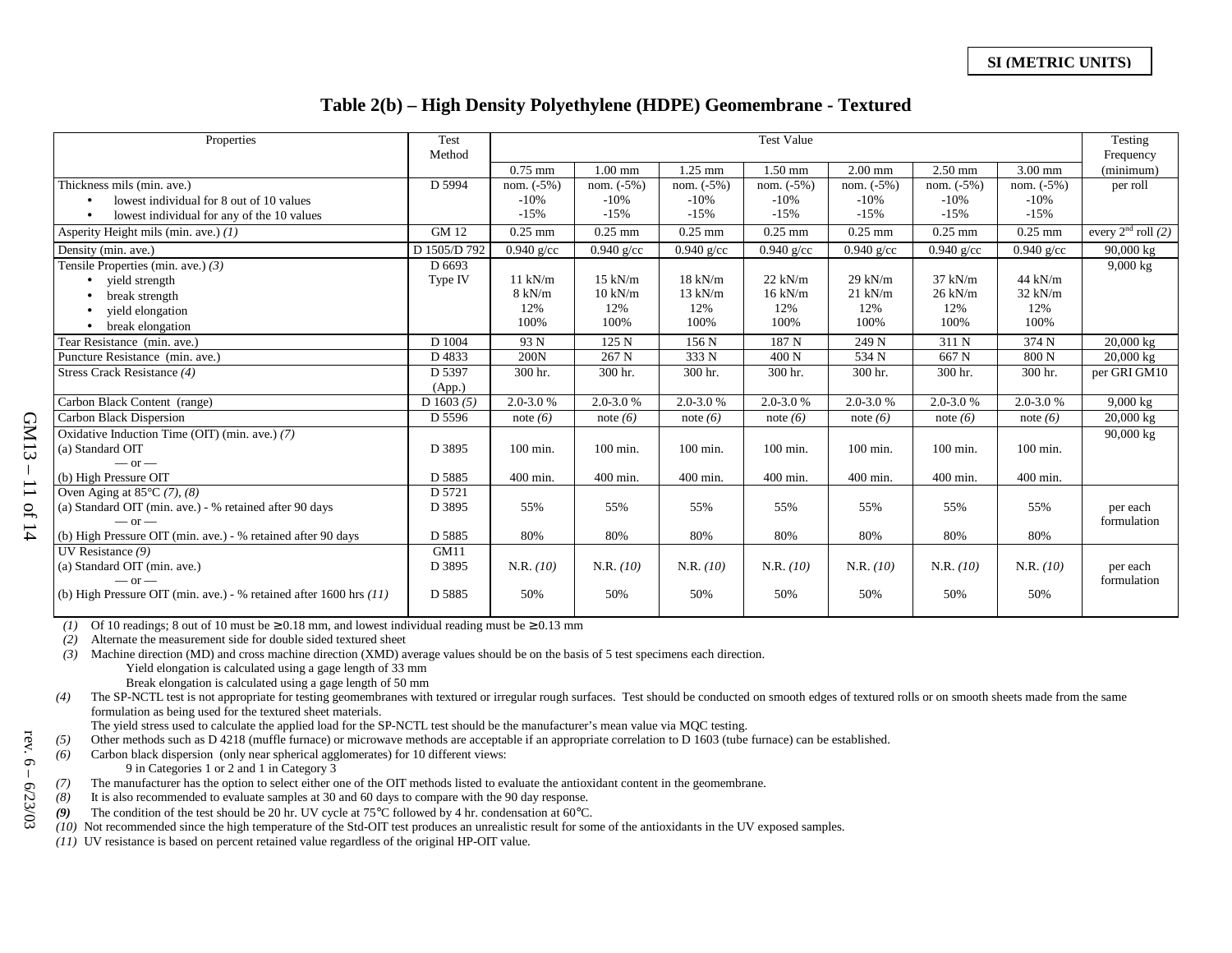**Appendix "A"** 

**Typical HDPE Geomembrane Warranty**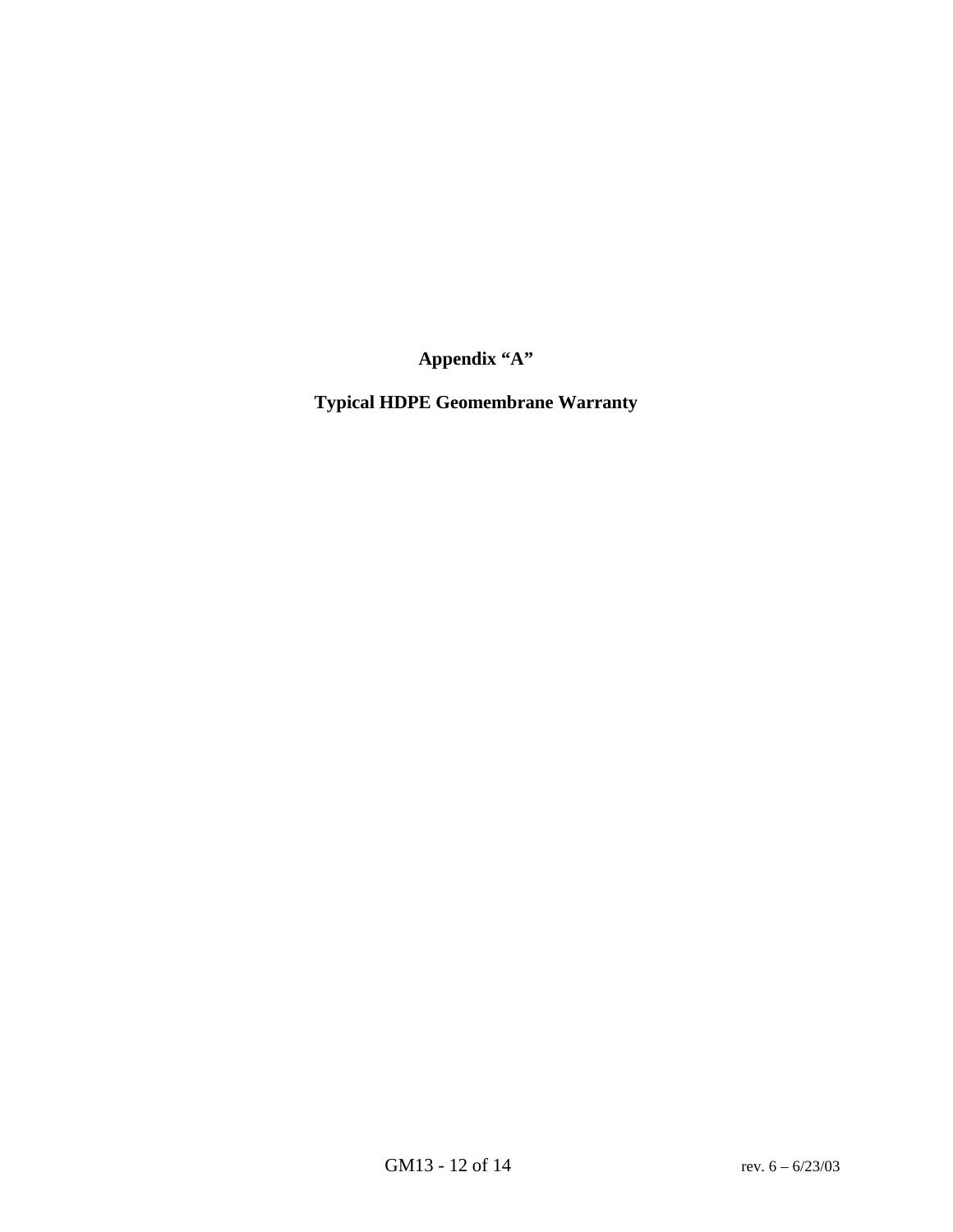#### **ABC GEOMEMBRANE COMPANY LIMITED WARRANTY**

|                                                                                                                                                                                                                                | Warranty No:                                                                                                                                                                                                                                                                                                                                                                                                                                                                                                                                                                                                                                                                                                                                                                                                                                                                                                                                                                                                                                         |
|--------------------------------------------------------------------------------------------------------------------------------------------------------------------------------------------------------------------------------|------------------------------------------------------------------------------------------------------------------------------------------------------------------------------------------------------------------------------------------------------------------------------------------------------------------------------------------------------------------------------------------------------------------------------------------------------------------------------------------------------------------------------------------------------------------------------------------------------------------------------------------------------------------------------------------------------------------------------------------------------------------------------------------------------------------------------------------------------------------------------------------------------------------------------------------------------------------------------------------------------------------------------------------------------|
|                                                                                                                                                                                                                                | Project No:<br>Effective Date:                                                                                                                                                                                                                                                                                                                                                                                                                                                                                                                                                                                                                                                                                                                                                                                                                                                                                                                                                                                                                       |
| PURCHASER NAME: University of the contract of the contract of the contract of the contract of the contract of the contract of the contract of the contract of the contract of the contract of the contract of the contract of  | PROJECT NAME:                                                                                                                                                                                                                                                                                                                                                                                                                                                                                                                                                                                                                                                                                                                                                                                                                                                                                                                                                                                                                                        |
| ADDRESS: New York Contract the Contract of the Contract of the Contract of the Contract of the Contract of the Contract of the Contract of the Contract of the Contract of the Contract of the Contract of the Contract of the |                                                                                                                                                                                                                                                                                                                                                                                                                                                                                                                                                                                                                                                                                                                                                                                                                                                                                                                                                                                                                                                      |
|                                                                                                                                                                                                                                | CITY, STATE, ZIP, COUNTRY COUNTRY COUNTRY COUNTRY COUNTRY COUNTRY COUNTRY COUNTRY COUNTRY COUNTRY COUNTRY COUNTRY COUNTRY COUNTRY COUNTRY COUNTRY COUNTRY COUNTRY COUNTRY COUNTRY COUNTRY COUNTRY COUNTRY COUNTRY COUNTRY COUN                                                                                                                                                                                                                                                                                                                                                                                                                                                                                                                                                                                                                                                                                                                                                                                                                       |
|                                                                                                                                                                                                                                |                                                                                                                                                                                                                                                                                                                                                                                                                                                                                                                                                                                                                                                                                                                                                                                                                                                                                                                                                                                                                                                      |
| to be able to withstand normal weathering for a period of 5 years from the above effective date for normal use in approved applications.                                                                                       | ABC Geomembrane Company warrants each ABC geomembrane to be free from manufacturing defects (as defined by the contract's material specifications) and                                                                                                                                                                                                                                                                                                                                                                                                                                                                                                                                                                                                                                                                                                                                                                                                                                                                                               |
| commercial or industrial use only.                                                                                                                                                                                             | This Limited Warranty does not include damages or defects in the ABC geomembrane resulting from acts of God, casualty or catastrophe including but not limited to:<br>earthquakes, floods, piercing hail, tornadoes or force majeure. The term "normal use" as used herein does not include, among other things the exposure of ABC<br>geomembranes to harmful chemicals, abuse of ABC geomembranes by machinery, equipment or people; improper site preparation or covering materials, excessive<br>pressures or stresses from any source or improper application or installation. ABC geomembrane material warranty is intended for commercial use only and is not in effect<br>for the consumer as defined in the Magnuson Moss Warranty or any similar federal, state, or local statues. The parties expressly agree that the sale hereunder is for                                                                                                                                                                                              |
| geomembrane, and does not extend to the installation service of ABC Geomembrane Company or third parties.                                                                                                                      | Should defects or premature loss of use within the scope of the above Limited Warranty occur, ABC Geomembrane Company will, at its option, repair or replace the ABC<br>geomembrane on a pro-rata basis at the then current price in such manner as to charge the Purchaser/User only for that portion of the warranted life which has elapsed<br>since purchase of the material. ABC Geomembrane Company will have the right to inspect and determine the cause of any alleged defect in the ABC geomembrane and<br>to take appropriate steps to repair or replace the ABC geomembrane if a defect exists which is covered under this warranty. This Limited Warranty extends only to ABC's                                                                                                                                                                                                                                                                                                                                                         |
| ABC Geomembrane Company for its costs associated with the site inspection.                                                                                                                                                     | Any claim for any alleged breach of this warranty must be made in writing, by certified mail, to the President of ABC Geomembrane within ten (10) days of becoming aware<br>of the alleged defect. Should the required notice not be given, the defect and all warranties are waived by the Purchaser, and Purchaser shall not have any rights under<br>this warranty. ABC Geomembrane Company shall not be obligated to perform repairs or replacements under this warranty unless and until the area to be repaired or<br>replaced is clean, dry, and unencumbered. This includes, but is not limited to, the area made available for repair and/or replacement of ABC geomembrane to be free from<br>all water, dirt, sludge, residuals and liquids of any kind. If after inspection it is determined that there is no claim under this Limited Warranty, Purchaser shall reimburse                                                                                                                                                               |
| for the particular installation in which it failed.                                                                                                                                                                            | In the event the exclusive remedy provided herein fails in its essential purpose, and in that event only, the Purchaser shall be entitled to a return of the purchase price for<br>so much of the material as ABC Geomembrane Company determines to have violated the warranty provided herein. ABC Geomembrane Company shall not be liable for<br>direct, indirect, special, consequential or incidental damages resulting from a breach of this warranty including, but not limited to, damages for loss of production, lost<br>profits, personal injury or property damage. ABC Geomembrane Company shall not be obligated to reimburse Purchaser for any repairs, replacement, modifications or<br>alterations made by Purchaser unless ABC Geomembrane Company specifically authorized, in writing, said repairs, replacements, modifications or alteration in advance of<br>them having been made. ABC Geomembrane Company's liability under this warranty shall in no event exceed the replacement cost of the material sold to the Purchaser |
| except those specifically given.                                                                                                                                                                                               | ABC Geomembrane Company neither assumes nor authorizes any person other than the undersigned of ABC Geomembrane Company to assume for it any other or<br>additional liability in connection with the ABC geomembrane made on the basis of the Limited Warranty. The Limited Warranty on the ABC geomembrane herein is given<br>in lieu of all other possible material warranties, either expressed or implied, and by accepting delivery of the material, Purchaser waives all other possible warranties,                                                                                                                                                                                                                                                                                                                                                                                                                                                                                                                                            |
| Limited Warranty is extended to the purchaser/owner and is non-transferable and non-assignable; i.e., there are no third-party beneficiaries to this warranty.                                                                 |                                                                                                                                                                                                                                                                                                                                                                                                                                                                                                                                                                                                                                                                                                                                                                                                                                                                                                                                                                                                                                                      |
| Purchaser acknowledges by acceptance that the Limited Warranty given herein is accepted in preference to any and other possible materials warranties.                                                                          |                                                                                                                                                                                                                                                                                                                                                                                                                                                                                                                                                                                                                                                                                                                                                                                                                                                                                                                                                                                                                                                      |
| OTHER PERSON OR ENTITY, EITHER WRITTEN OR ORAL.                                                                                                                                                                                | ABC GEOMEMBRANE COMPANY MAKES NO WARRANTY OF ANY KIND OTHER THAN THAT GIVEN ABOVE AND HEREBY DISCLAIMS ALL<br>WARRANTIES, BOTH EXPRESSED OR IMPLIED, OF MERCHANTABILITY AND FITNESS FOR A PARTICULAR PURPOSE. THIS IS THE ONLY<br>WARRANTY THAT APPLIES TO THE MATERIALS REFERRED TO HEREIN AND ABC DISCLAIMS ANY LIABILITY FOR ANY WARRANTIES GIVEN BY ANY                                                                                                                                                                                                                                                                                                                                                                                                                                                                                                                                                                                                                                                                                          |
|                                                                                                                                                                                                                                | ABC GEOMEMBRANE COMPANY'S WARRANTY BECOMES AN OBLIGATION OF ABC GEOMEMBRANE COMPANY<br>TO PERFORM UNDER THE WARRANTY ONLY UPON RECEIPT OF FINAL                                                                                                                                                                                                                                                                                                                                                                                                                                                                                                                                                                                                                                                                                                                                                                                                                                                                                                      |
| I hereby state that I have read and understand the above and foregoing<br>Limited Warranty and agree to such by signing hereunder.                                                                                             |                                                                                                                                                                                                                                                                                                                                                                                                                                                                                                                                                                                                                                                                                                                                                                                                                                                                                                                                                                                                                                                      |
|                                                                                                                                                                                                                                | ABC GEOMEMBRANE COMPANY:<br>(President or Authorized Representative)                                                                                                                                                                                                                                                                                                                                                                                                                                                                                                                                                                                                                                                                                                                                                                                                                                                                                                                                                                                 |

TITLE: Sworn before me this day of 200

SIGNATURE: DATE SIGNATURE: DATE